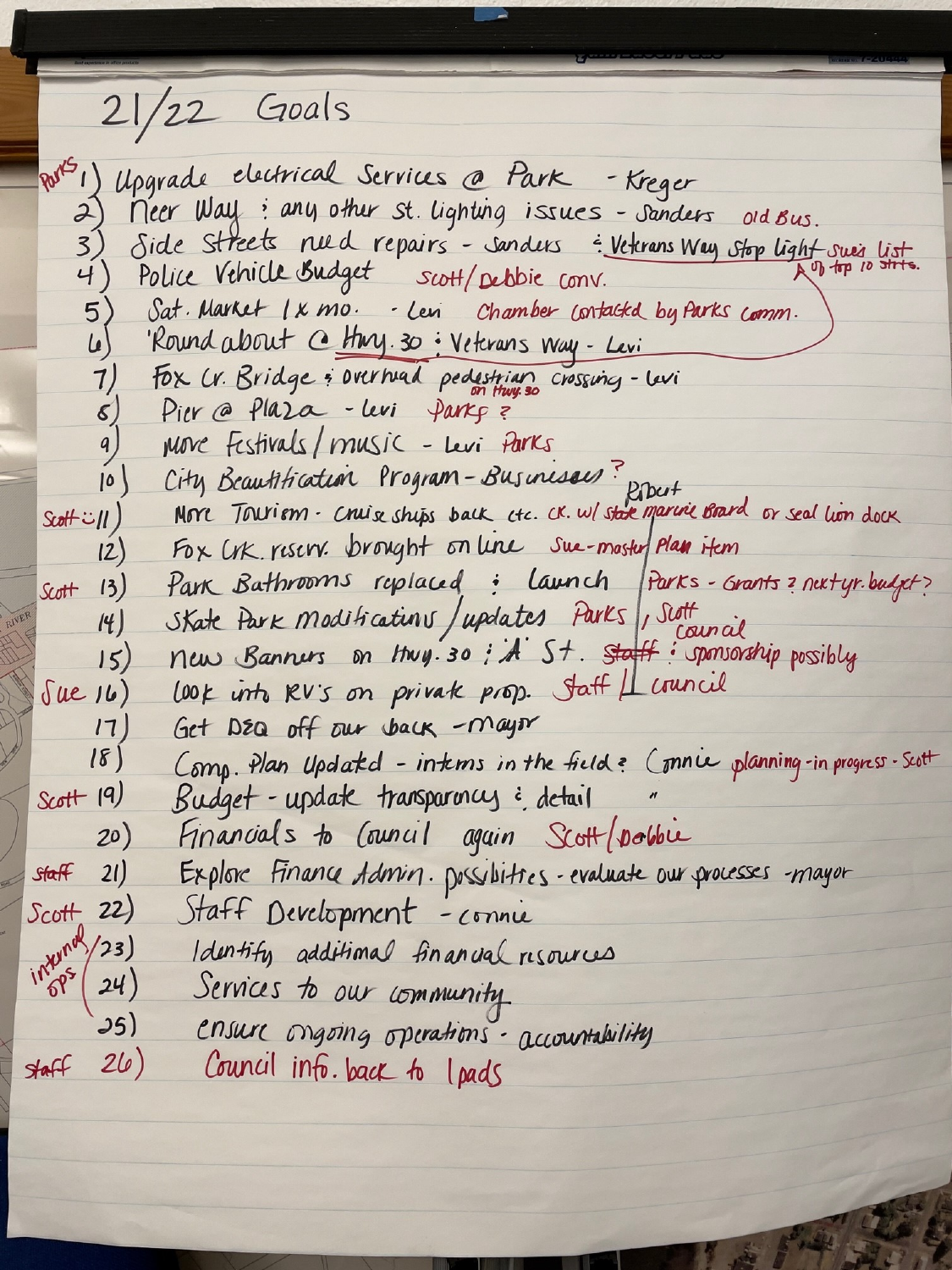### 2022 Goals and Timelines

## March

-Annexation and RV ordinances at Planning Commission -Parks Master Plan at Parks Committee -Staff begins work on department budgets -Advertising utility billing clerk position -Background checks for officer candidate

March-April Riverfront trail third phase completion

# April

-First reading of code enforcement ordinance at council

-First reading of RV ordinance at council (if recommended by Planning Commission)

-Officer hired (contingent upon successful completion of background check)

-Interviews for utility billing clerk

### May

-Public hearing for annexation and flood plain ordinances and Waterfront Mixed Use Zone text amendment at council

-Second reading of code enforcement ordinance at council

-Second reading of RV ordinance at council

-Budget Committee

-Utility billing clerk to start

### June

-Pass budget at council

-First reading of annexation and flood plain ordinances and Waterfront Mixed Use Zone text amendment ordinance

-Public notice of enhanced code enforcement

-Code enforcement and RV ordinances take effect

### July

-Enhanced code enforcement begins -Second reading of annexation, flood plain and Waterfront Mixed Use Zone text amendment ordinances

### August

-Annexation, flood plain and Waterfront Mixed Use Zone text amendment ordinances take effect

### September

-Fox Creek feasibility study completed